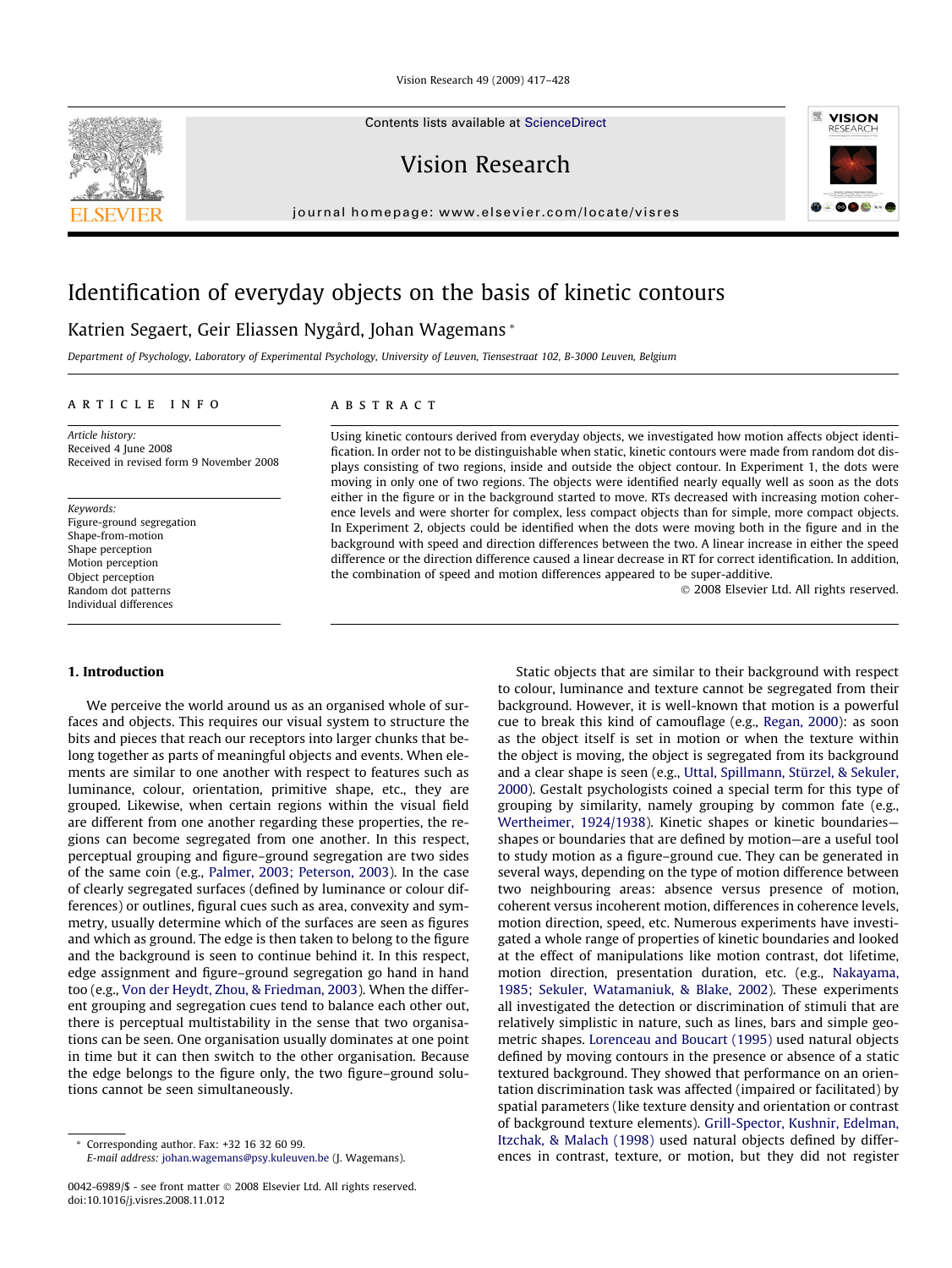behavioural responses and they in fact reported that all objects were equally well recognized. Hence, as far as we know, there have been no psychophysical studies that have looked into the identification of kinetic contours of familiar real-world objects and the variables that affect it.

The goal of the present study is to develop stimuli with kinetic contours derived from real-world objects and to test some straightforward aspects of their perception. The first experiment will examine the effect of motion coherence of figural and background dots on the identification of everyday objects derived from kinetic contours. The second experiment will examine the effect of linear increases in the direction and speed differences between moving dots in figure and background. Moreover, this experiment will investigate whether the speed and direction differences are combined additively in the identification of everyday objects derived from kinetic contours. In both experiments, we will measure the time it takes to be able to identify the stimuli as the dependent variable of interest. This measure taps into identification as the output level of preceding processing levels like grouping, figure– ground segregation, edge assignment, etc. We assume that these processes are required to establish some shape percept that can then be interpreted as a known object but we do not want to distinguish between all the different processes leading up to an identification response in this study. Hence, compared to previous work on the role of motion as a figure–ground cue, which has investigated the effects of low-level motion cues on detection or discrimination, this study will examine identifiability of kinetic contours defined by the same motion cues. It will be interesting to find out whether the motion perception principles discovered in the earlier psychophysical work will generalize to this more high-level task. However, it is not our ambition in the present study to disentangle the influences of the different variables on the different processes that are involved.

#### 2. General methods and materials

### 2.1. Subjects

Subjects were undergraduate students from the University of Leuven between 20 and 23 years old. They had normal or corrected-to-normal vision and signed an informed consent form. They were all naïve regarding the purpose and the details of the experiments.

#### 2.2. Apparatus

The stimuli were generated on a Macintosh Z1-9.1 computer with Matlab Version 5.2 and were presented on a Sony CRT screen with 1024  $\times$  768 pixel resolution and a refresh rate of 85 Hz. Subjects sat in a darkened room with their head in a chin rest at 57 cm from the screen. They were looking at the stimuli through an aperture with a diameter of 30 cm.

#### 2.3. Stimuli

The stimuli are derived from a subset of the line drawings provided by [Snodgrass and Vanderwart \(1980\)](#page-11-0) which have been converted into silhouettes and outlines by [Wagemans et al.](#page-11-0) [\(2008\)](#page-11-0) (see also [De Winter & Wagemans, 2004](#page-10-0)). The object outlines used to make the stimuli in this study are depicted in [Fig. 1.](#page-2-0) These objects differ from each other on a number of factors that may influence perception. One of these factors is the complexity of the shape, which we measured as the inverse of compactness. Compactness is calculated by dividing the area of the object by the area of a circle with the same contour length as the object. Thus, the most compact object is a circle, with a compactness value of 1, while an infinitely complex object has a compactness value that asymptotically reaches 0. The compactness values of the 20 objects (ranging between .66 and .16) are included in Appendix A.

Using moving dot patterns, kinetic contours were derived from these object outlines. Random dot displays consisted of two regions, inside and outside the object contour. When the dots started to move, either inside or outside the contour or in both regions but with a difference between the regions in the speed and/or the direction of motion, the contour could be seen and the object could be identified. The outline of the object served as an edge for the appearance and disappearance of the moving dots, previously called ''accretion" and ''deletion" of surface elements ([Gibson, Kap](#page-11-0)[lan, Reynolds, & Wheeler, 1969; Kaplan, 1969\)](#page-11-0). The two regions of the random dot display could not be distinguished when the dots were static, which is the reason why this is called a dynamic occlusion cue. (Readers can verify this by looking at some example movies on our website:

[http://ppw.kuleuven.be/labexppsy/newSite/groepen/index.php?](http://ppw.kuleuven.be/labexppsy/newSite/groepen/index.php?group=1&sublink=topics#5) [group=1&sublink=topics#5](http://ppw.kuleuven.be/labexppsy/newSite/groepen/index.php?group=1&sublink=topics#5)).

The proportion of dots moving in the same direction, the socalled motion coherence level, could be made to vary between 0 (all random) and 1 (all coherent). The dots had a size of 3 pixels and a limited lifetime expressed in stimulus frames. We have tested different lifetimes in our pilot experiments and we have varied it in this study during the training phase of Experiment 1 and between Experiments 1 and 2 (see below), to adjust it at comfortable levels for our identification task. However, we have not manipulated it systematically, which could be done if one were interested in the temporal integration window needed for identification. The stimuli (object and background) spanned  $14^{\circ}$  by  $14^{\circ}$  of visual angle, while the objects spanned  $6-12°$  in horizontal and vertical direction. To necessitate a wide distribution of attention, objects were presented away from fixation. More specifically, the center of the object did not coincide with the screen center, but was placed on a randomly chosen point on the circumference of a circle with  $5^\circ$  of visual angle. A fixation cross in the center of the screen preceded the presentation of each stimulus.

#### 2.4. Procedure

The specific procedures that differ between the two experiments will be explained in the respective method sections, while the general aspects are described here. Both experiments used an identification task. In the instructions both speed and accuracy of identification were emphasized. Subjects were asked to press a key as soon as they identified the object, which made the stimulus disappear from the screen. RT from the onset of the stimulus until button press was recorded. Then a response window appeared on the screen and subjects were required to type the name of the object they believed to have identified so that the correctness of their response could be assessed. Stimuli were presented for a maximum of 5200 ms, so if subjects' RTs were slower, no RT was recorded. These trials were not taken into account for the analysis nor were trials in which the identification was incorrect.

## 3. Experiment 1

The first experiment examined the effect of motion coherence of figural and background dots on the identification of everyday objects derived from kinetic contours. The kinetic shapes were defined by placing a region with motion next to a static region (i.e., if the dots were moving in the figure, then the background dots were static and vice versa).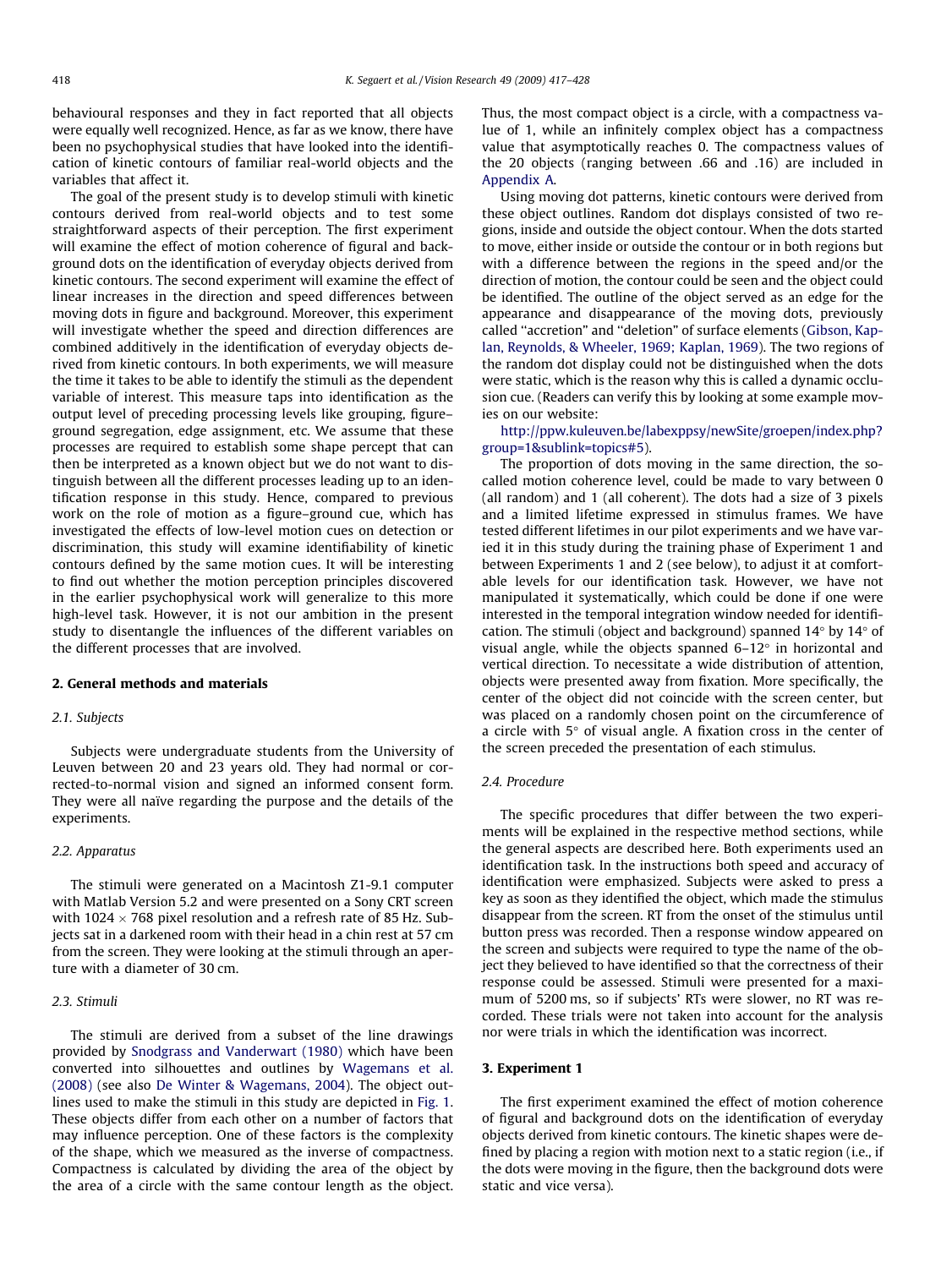<span id="page-2-0"></span>

Fig. 1. The 20 objects used to create kinetic contours to be used as experimental stimuli, from left to right, and from top to bottom, in alphabetical order of their basic-level name (see Appendix A).

### 3.1. Introduction

An important dynamic factor that determines perceptual organisation is the well-known Gestalt principle of ''common fate", which states that elements moving coherently in the same direction and at the same speed have a strong tendency to be grouped together ([Uttal et al., 2000; Wertheimer, 1924/1938](#page-11-0)). These grouping processes are typically studied by means of the motion coherence paradigm. In this paradigm random dot kinematograms are used, in which a number of dots (called "signal dots") move coherently together, while the other dots (called ''noise dots") move randomly. Since each dot in the kinematogram can be controlled independently, it is possible to manipulate the coherence levels of the display by adding randomly moving dots and then to examine how well the participants perform a discrimination task under different noise levels. Performance in a motion perception task with such a stimulus (e.g., discriminating between two opposite motion directions) is then related to the so-called ''coherence threshold", expressed as the percentage of dots moving in the same direction at the same speed (e.g., [Grzywacz, Watamaniuk, &](#page-11-0) [McKee, 1995; Watamaniuk, McKee, & Grzywacz, 1995; Wat](#page-11-0)[amaniuk & Sekuler, 1992\)](#page-11-0). The effect of motion coherence on motion perception has been studied frequently, also in the context of perception–action coupling ([Bleumers et al., 2006; Ceux et al.,](#page-10-0) [2005, 2006\)](#page-10-0).

Depending on the speed and on the duration of the coherent motion, and on the area and visual field of the visual stimulus, the coherence thresholds for human and non-human primate observers have been found to be within the range of 2% and 30% (e.g., [Britten, Shadlen, Newsome, & Movshon, 1992; Croner & Alb](#page-10-0)[right, 1997](#page-10-0)). Because we used an identification paradigm, the coherence level was made to vary between .3 (well above threshold) and .9 (close to maximum coherence). There are several ways in which noise can be added to moving dot patterns: random-position noise, random-walk noise or random-direction noise [\(Scase,](#page-11-0) [Braddick, & Raymond, 1996](#page-11-0)). Scase and colleagues compared the coherence threshold for directional judgements of the three methods of adding noise and found that the results were not significantly affected by the choice of noise. In our experiment we added random-direction noise. Although it is now well-established that figure–ground segregation can be based entirely on temporal information (e.g., [Blake & Lee, 2005; Kandil & Fahle, 2004\)](#page-10-0), we were not interested in providing pure motion cues. We thus measured the incremental effect of motion coherence over the effect of areal dynamics and dynamic borders that are present at all coherence levels. In line with the extensive psychophysical literature on motion detection and discrimination in noise, we predict that the identification of objects based on kinetic contours is also still possible when noise is added but that the identification will be substantially more difficult with low coherence levels than with high coherence levels.

In theory, figure–ground segregation can be region-based or edge-based, i.e., based on the similarities and continuities within a region, or based on the dissimilarities and discontinuities at the edge between figure and background. While Gestalt psychologists have emphasized the role of similarities, psychophysical studies have shown that both mechanisms are important [\(M](#page-11-0)ø[ller & Hurl](#page-11-0)[bert, 1996](#page-11-0)), although segregation can still occur when one of both mechanisms is rendered impossible to be used [\(Smith & Curran,](#page-11-0) [2000](#page-11-0)). In our experiment, one region was always static while the other one contained motion albeit with variable coherence levels. Because the contrast between a static and a moving region is always present at all coherence levels, the edge defined by this contrast will always be visible. Because the grouping within the region with the moving dots will become more difficult with lower coherence levels, the strength of region-based figure–ground segregation will vary with the coherence level. In other words, the decreasing function of identification times with increasing coherence will reflect the role of region-based grouping more than edge-based segregation.

The effect of the second variable that was manipulated in this experiment, whether the region where the dots are moving is the figure or the background, is difficult to predict. [Poom and Börjesson](#page-11-0) [\(2004\)](#page-11-0) compared bar-motion (motion in the figure) with flank-motion (motion in the background) in a path detection task. They found a similar preference for bar-motion and flank-motion, although detection was slightly easier with bar-motion. Based on this finding, one could predict that the identification for objects defined by figural motion and objects defined by background motion are equally easy or difficult. However, findings based on detection tasks with this type of simple stimuli are not necessarily applicable to identification tasks with everyday objects as stimuli. In general,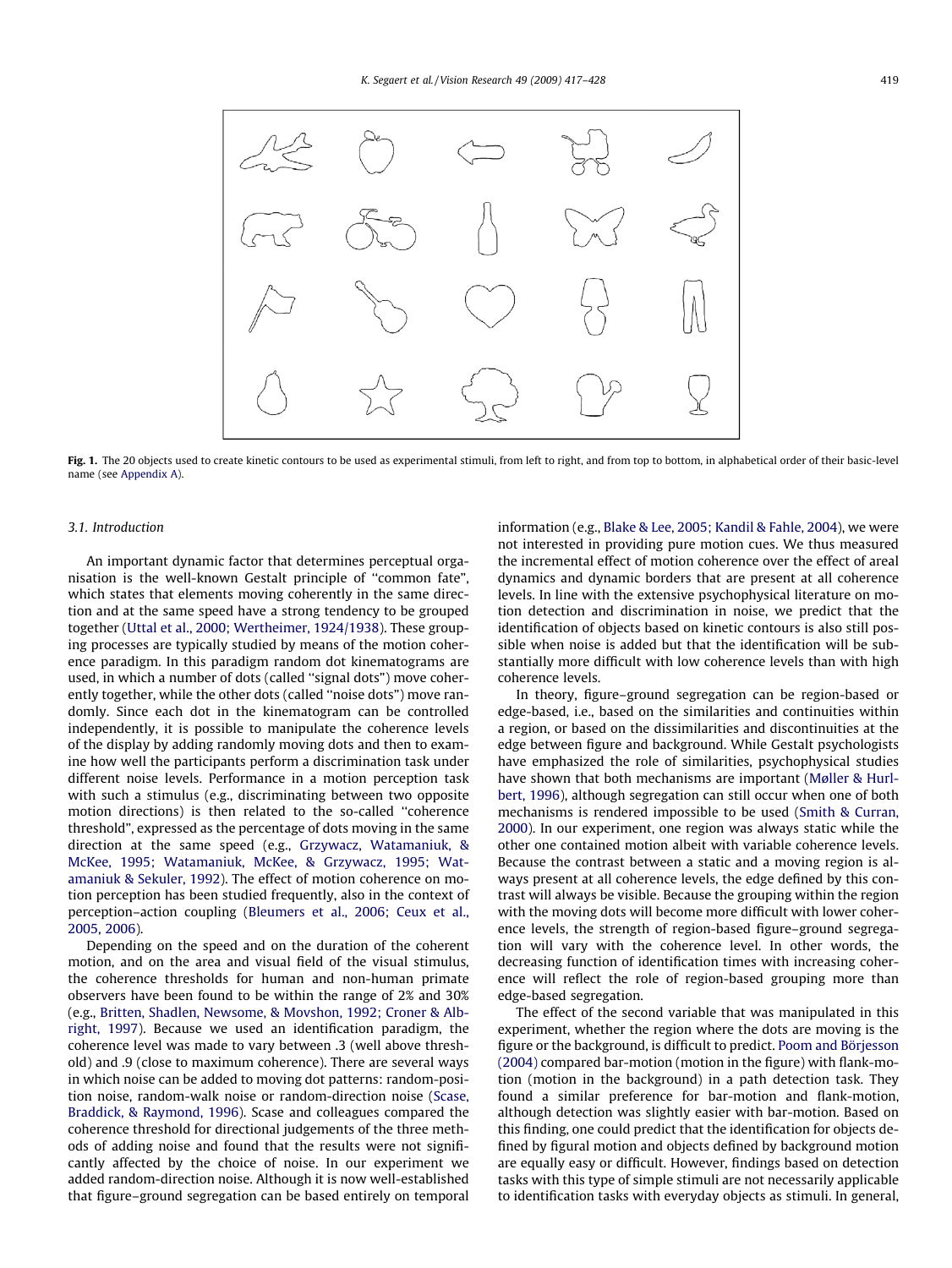if one assumes that more attention is directed to the figure than to the background when looking at the world around us, one could argue that identification will be faster with motion in the figure and a static background. However, since motion within a figure is quite infrequent while a static figure on a moving background is typically present at the retinal level whenever tracking a moving object, one could also argue that the identification will be faster with a static figure and motion in the background.

In addition to the effect of coherence level and the location of the moving elements (in the figure or in the background), it will be interesting to compare different objects. We used contours derived from 20 different everyday objects, which varied regarding properties like complexity (e.g., degree of curvature variation along the contour). Previous experiments with a detection task have looked at the effect of curvature. In a path detection task with path elements consisting of moving dots, [Bex, Simmers, and Dakin](#page-10-0) [\(2003\)](#page-10-0) showed that the visibility of the moving paths decreased at high curvature. Also in path detection tasks with oriented Gabors, it was found that performance deteriorated as the path curvature increased [\(Field, Hayes, & Hess, 1993; Ledgeway, Hess, &](#page-11-0) [Geisler, 2005\)](#page-11-0). These experiments are not ideal to infer predictions about the effect of object complexity. The first reason is that these experiments use a detection task. Another, more important reason is that the effect of curvature of a line fragment likely is very different from the effect of curvature along the contour of an object. In our previous studies on identification (and segmentation) of silhouette or outline versions of line drawings of everyday objects (e.g., [De Winter & Wagemans, 2004; De Winter & Wagemans,](#page-10-0) [2006; Wagemans et al., 2008](#page-10-0)), and even in fragmented versions of them [\(Panis, De Winter, Vandekerckhove, & Wagemans, 2008;](#page-11-0) [Panis & Wagemans, in press](#page-11-0)), complexity was measured as the inverse of compactness and it always turned out to play an important role. These studies have found evidence for a negative relationship between compactness and performance in identification and segmentation tasks. More simple and compact shapes have a higher structural similarity, which is an advantage during grouping but a disadvantage during object recognition ([Gerlach, Law, & Paulson,](#page-11-0) [2006; Panis & Wagemans, in press\)](#page-11-0). Based on these results, we predict that identification will be easier for objects with low compactness values than for objects with high compactness values (i.e., more circle-like objects).

Summing up, the first experiment investigates the effect of motion coherence, the effect of the region where the dots are moving (i.e., figure versus background), and the effect of object compactness on the RT for correct identification of everyday objects that are derived from kinetic contours.

### 3.2. Methods

## 3.2.1. Subjects

Twenty subjects (10 male, 10 female) volunteered to participate. All were undergraduate students from a variety of different faculties (10 from humanities and behavioural sciences, 10 from natural and biomedical sciences).

## 3.2.2. Stimuli

The dots were moving either inside or outside the contour with an average speed of  $3.9^{\circ}$  of visual angle per second. They moved horizontally with a limited lifetime from left to right or from right to left and changed direction every 1300 ms (max. 4 cycles for the max. stimulus duration). The objects used to make the kinetic contours are the 20 objects depicted in [Fig. 1](#page-2-0) (i.e., airplane, apple, arrow, baby carriage, banana, bear, bicycle, bottle, butterfly, duck, flag, guitar, heart, lamp, pants, pear, star, tree, watering can, and wine glass). These objects were selected because they were easy to identify based on their silhouette and outline versions (see

[Wagemans et al., 2008](#page-11-0)) and they contained enough variation in object category (e.g., animals versus artefacts) and in compactness (see Appendix A).

## 3.2.3. Procedure

Prior to the start of the experiment subjects received some preparation and training in the task. First, the 20 objects were presented to the subjects one after another accompanied by the name of the object. The coherence level was fixed at .9 and the lifetime of the dots was 10 stimulus frames, an optimal condition for the subjects to be confronted with these objects for the first time. All 20 objects were presented in this way twice, once with moving dots in the figure and once with moving dots in the background. The presentation order was random. Second, a training phase followed in which the same 20 objects were presented again—this time without the name of the object accompanying them. The task during this training phase was as described above: to identify the object as quickly as possible. The stimuli were presented both in the condition with dots moving in the figure and in the condition with dots moving in the background, with a motion coherence level of .9 and dots having a lifetime of five stimulus frames. The presentation order was random. The training phase ended when each object was identified correctly twice in each condition, so the training lasted for a minimum of 80 trials. The purpose of this training was to familiarize subjects with the task and the stimuli. After this preparation and training, the actual experiment started, again using the same task. All of the 20 objects were presented in eight conditions, consisting of a factorial combination of two variables: motion coherence was varied at four levels (i.e., .3, .5, .7 and .9) and the location where the dots are moving was varied at two levels (i.e., figure or background). These 160 stimuli were presented to each subject twice, so there were 320 experimental trials which were presented in a random order. The lifetime of the dots was five stimulus frames. The entire experiment lasted approximately 1 h.

#### 3.3. Results

#### 3.3.1. Preliminary analyses

The average number of missed and error trials across the 20 subjects was 33 on 320 experimental trials (SD = 26.25). Three subjects of the 20 were considered outliers with regards to the number of missed and error trials (67, 72 and 111 trials). They admitted to being too tired to concentrate and to press too quickly and to guess to shorten the duration of the experiment. The data of these three subjects were excluded from further analyses.

The subjects whose data were subjected to further analysis had an average of 24 missed and error trials on 320 experimental trials (SD = 13.15). There were slightly more missed and error trials in the conditions with background motion (3.86% of the experimental trials) than in the conditions with figural motion (3.64% of the experimental trials) but an ANOVA with the number of missed and error trials as the dependent measure showed this difference to be not significant ( $F_{1,159}$  < 1). The number of missed and error trials was mainly determined by the coherence level  $(F_{3,159} = 13.73, p < .0001, R^2_{\text{coherence},\text{partial}} = .23)$  and the compactness of the objects  $(F_{17,159} = 8.95, p < .0001, R^2$ <sub>comp.partial</sub> = .53). The higher the coherence level, the fewer missed and error trials (2.87%, 2.06%, 1.67% and .90% for the experimental trials with a coherence level of .3, .5, .7 and .9, respectively). The number of missed and error trials was also not divided evenly across the objects. Some objects were clearly more difficult to identify than others (on 5440 experimental trials there were 47 missed and error trials with the apple, 45 with the pear and 45 with the duck), while there were almost no missed and error trials with other objects (one with the guitar, three with the arrow and three with the bicy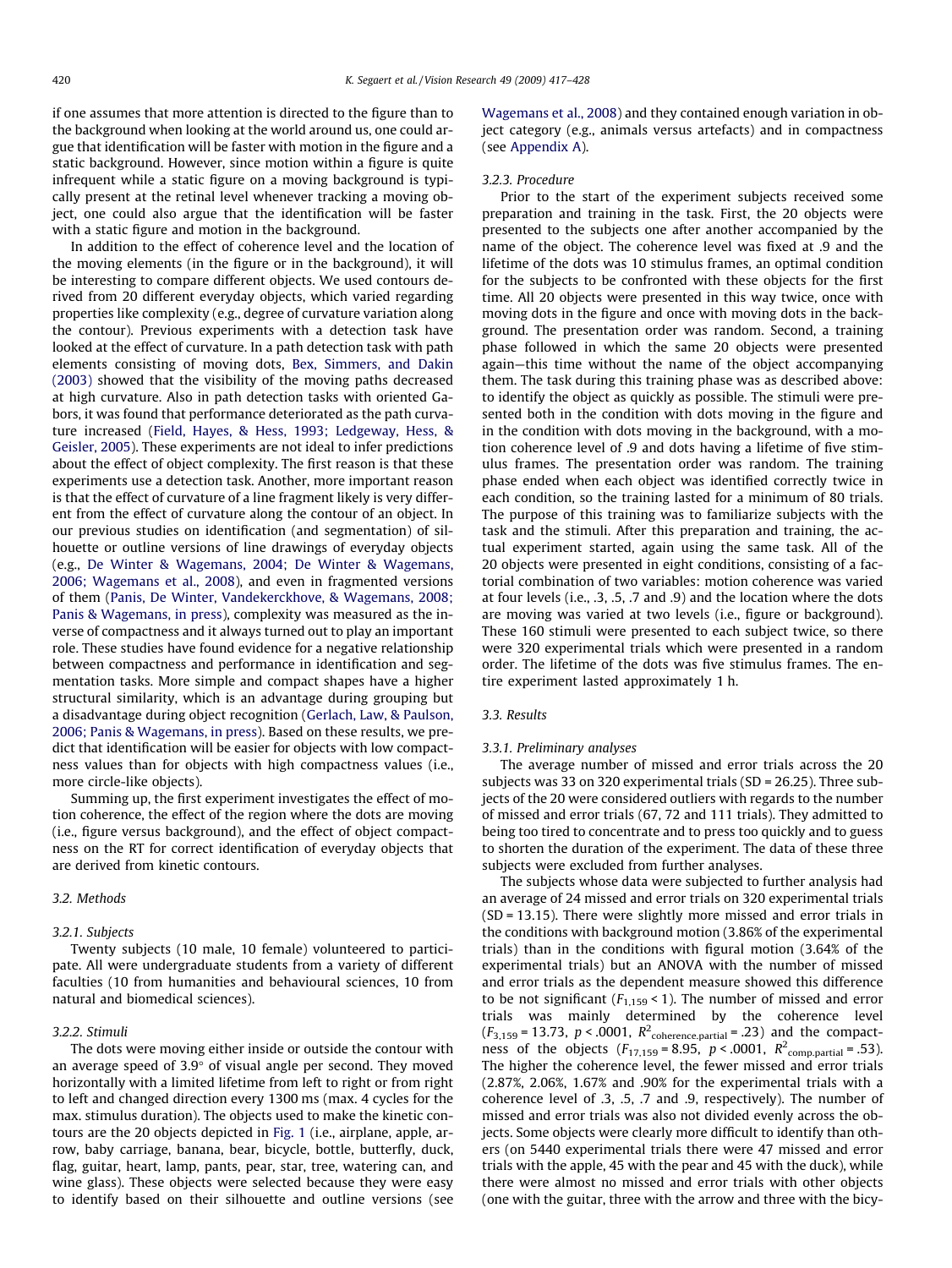cle). The correlation of the number of missed and error trials with the compactness of the objects was .21 ( $p = .3650$ ).

#### 3.3.2. Analyses

A repeated-measures analysis of variance (ANOVA) was performed with location of motion, coherence level of motion and object compactness as within subject-factors and subjects as a random factor, and with the logarithm of RT of the correct responses as the dependent measure. Where necessary due to deviations from sphericity, the Greenhouse–Geisser correction was applied. Significant predictors of the RT for correct identification were the motion coherence level  $(F_{3,4878} = 186.86, p < .0001,$  $\hat{\omega}^2$  = .6442) and the compactness of the objects (F<sub>1,4878</sub> = 55.65,  $p < .0001$ ,  $\hat{\omega}^2 = .3822$ ). The identification was significantly faster for higher coherence levels than for lower coherence levels and identification was also faster for more complex, less compact objects (e.g., plane and bicycle) than for simpler, more compact objects (e.g., apple and pear), with a correlation of .1539 between RT and compactness of the object ( $p < .0001$ ).

The RTs tended to be somewhat shorter when motion was located in figure (1623 ms with SD = .86) compared to when motion was located in the background (1644 ms with SD = .78) but this effect was not significant ( $F_{1,4878}$  = 1.24, p = .2828,  $\hat{\omega}^2$  = .0045). Location of motion interacted significantly with motion coherence level  $(F_{1,4878} = 14.82, p < .0001, \hat{\omega}^2 = .0985)$ . At the highest coherence le-



Fig. 2. The effect of motion coherence and motion location (figure or background) on the RTs (s) for correct identification, with the 95% confidence intervals calculated between subjects. (A) For 17 subjects. (B) For a subgroup of 11 subjects who performed better with figural motion. (C) For a subgroup of five subjects who performed better with background motion.

vel of .9 identification was faster when the dots were moving in the figure compared to the background, while at the lower coherence levels the effect was smaller and even turns around at .3 (see Fig. 2a). Contrast tests using the error variance at each coherence level (Scheffé) showed that only at a coherence level of .9 there was a significant effect of the location where the dots were moving  $(F<sub>1.16</sub> = 12.59, p = .0027)$ . The effect was not significant at a coherence level of .7 ( $F_{1,16}$  = 1.44,  $p = .2471$ ), .5 ( $F_{1,16}$  = 1.85,  $p = .1928$ ) and .3 ( $F_{1,16}$  = 2.80,  $p$  = .1139).

#### 3.3.3. Additional analyses

Taking a closer look at the effect of figural versus background motion, two remarks need to be made. The first remark concerns interindividual differences in the response to figural motion versus background motion and the second remark concerns the distribution of the RTs for figural motion versus background motion.

3.3.3.1. Interindividual differences in response to figural versus background motion. Interestingly, subjects appear to differ in the effect of the location where the dots were moving, figure or background. We divided the subjects into two groups, based on whether they identify the objects faster with figural motion or with background motion. One of the subjects identified the objects in both conditions with the same average RT and thus could not be categorized in one of these two groups.

Eleven subjects identified the object faster with motion in the figure and a static background. An ANOVA within each subject shows that for six of them this difference was significant. A repeated-measures ANOVA on the data of this subgroup of eleven subjects showed that there were four significant predictors of the RT: the location of motion ( $F_{1,3141}$  = 28.90, p = .0003,  $\hat{\omega}^2$  = .2698), the motion coherence level  $(F_{3,3141} = 121.80, p < .0001,$  $\hat{\omega}^2$  = .6848), the object compactness (F<sub>1,3141</sub> = 31.12, p = .0002,  $\hat{\omega}^2$  = .3889) and the interaction between the location of motion and the motion coherence level  $(F_{1,3141} = 7.09, p = .001,$  $\hat{\omega}^2$  = .0920; see Fig. 2b). The correlation between RT and compactness of the object within this subgroup of subjects was .1418  $(p < .0001)$ .

Five subjects identified the objects faster with motion in the background and a static figure. An ANOVA within each subject found that for three of them this difference was significant. A repeated-measures ANOVA on the data of this subgroup of five subjects showed that again there were four significant predictors of the RT: the location of motion  $(F_{1,1447} = 1.30, p = .0326,$  $\hat{\omega}^2 = .3923$ ), the motion coherence level (F<sub>3,1447</sub> = 44.17,  $p < .0001$ ,  $\hat{\omega}^2 = .8630$ ), the object compactness ( $F_{1,1447} = 14.39$ ,  $p = .0192$ ,  $\hat{\omega}^2 = .7220$ ) and the interaction between the location of motion and the motion coherence level  $(F_{1,1447} = 17.85,$  $p < .0001$ ,  $\hat{\omega}^2 = .5261$ ; see Fig. 2c). The correlation between RT and compactness of the object within this subgroup of subjects was .1678 ( $p < .0001$ ).

The subjects who identified the objects faster with motion in the figure were on average significantly faster than the subjects who identified the objects faster with motion in the background (1551 ms  $(SD = .77)$  versus 1733 ms  $(SD = .87)$   $t_{4730} = -5.21$ ,  $p$  < .0001, two sample t-test). In Fig. 2b and c it can be seen that this differential effect is due to the RTs in conditions with figural motion only. The RTs for conditions with background motion do not differ between the two groups. The comparison between these two panels also suggests that the interaction between location of motion (figure versus background) and coherence level differs between the two subgroups: for subjects who identified objects faster with figural motion (Fig. 2b), the difference with background motion increases with higher coherence, while it increases with lower coherence for subjects who identified objects faster with background motion (Fig. 2c).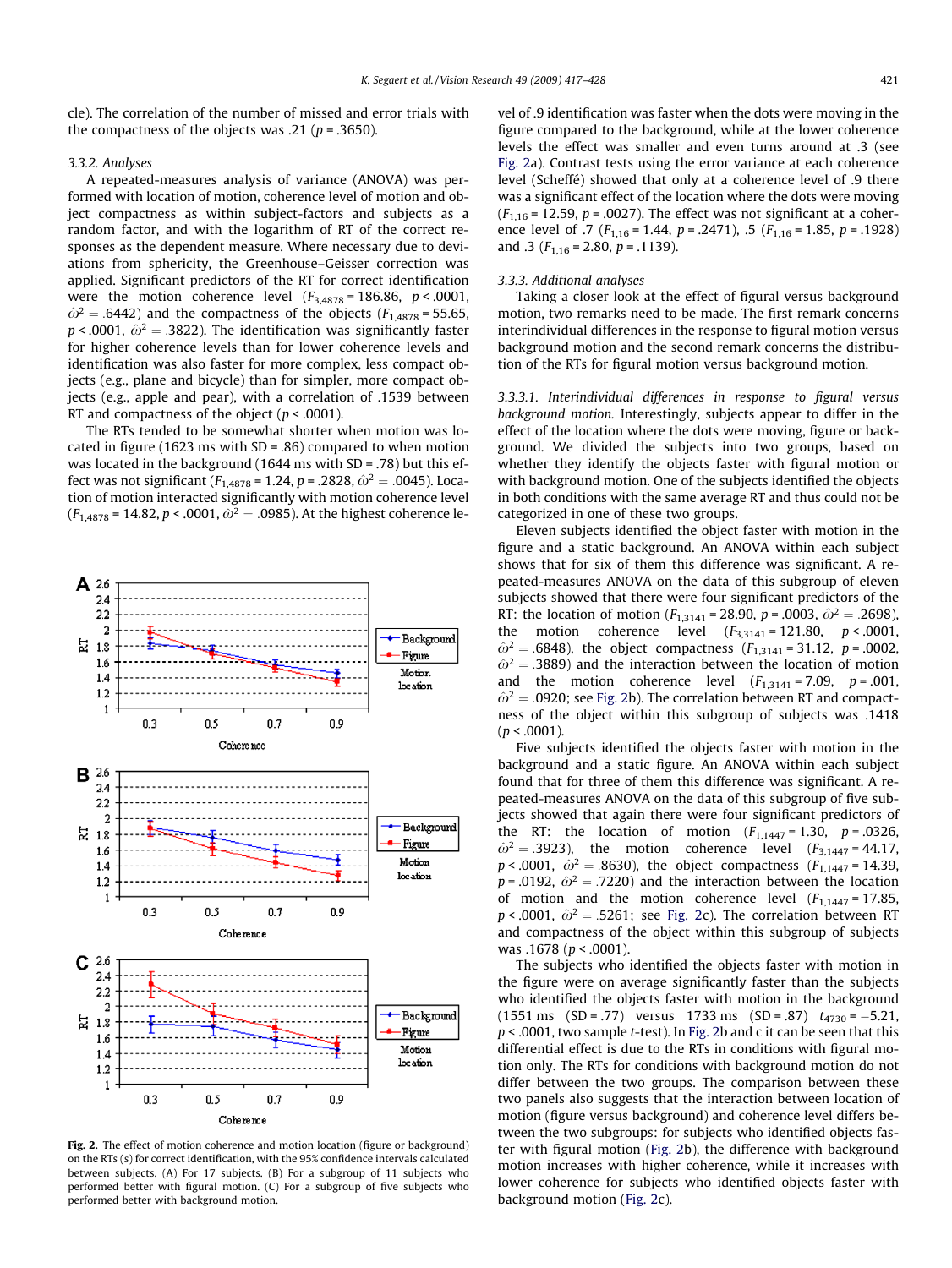3.3.3.2. Differences in the distribution of RTs to figural versus background motion. Fig. 3 shows the distribution of RTs in the conditions with figural motion versus background motion and this figure shows an interesting pattern. A two-sample Kolmogorov– Smirnov test showed that the two distributions differ significantly ( $p$  < .0001). For the faster RTs (i.e., RTs until approximately 2.5 s) the RTs to figural motion were faster than the RTs to background motion. For the slower RTs (i.e., RTs slower than approximately 2.5 s) the pattern changes and the RTs to background motion were faster than the RTs to figural motion. However, 75% of all observations fall below 2 s. Analyzing only this subset of observations, not only coherence  $(F_{3,3665} = 52.66, p < .0001)$  compactness  $(F_{1,3665} = 33.30, p < .0001)$  and the interaction between coherence and motion location ( $F_{3,3665}$  = 9.38,  $p < .0001$ ) were significant factors, but also location of motion was a significant determinant  $(F<sub>1,3665</sub> = 11.60, p < .0001)$ . As noted before and indicated by the leftward shift in the mean RT for figural versus background motion, for this subgroup of faster RTs it is the case that the RTs for figural motion are faster than to background motion.

## 3.4. Discussion

In the first experiment we found that the RTs for correct identification of kinetic shapes decrease for higher motion coherence (i.e., a higher proportion of dots moving in the same direction). Also, the RTs were faster for more complex, less compact objects (e.g., plane and bicycle) than for simpler, more compact objects (e.g., apple and pear). In accordance with this, the number of identification mistakes decreases for higher motion coherence and for more complex, less compact objects. The objects were identified nearly equally well as soon as the dots either in the figure or in the background started to move. This pattern of results implies that identification is easier for kinetic shapes with more coherent motion and for kinetic shapes with a higher complexity, irrespective of where the motion is (in the figure or in the background). However, there were interindividual differences in the response to figural versus background motion: several subjects were clearly faster to identify objects defined by figural motion, while others were faster to identify objects when the background was moving. Also, there were differences in the distribution of the RTs for figural versus background motion. The distribution of the RTs for figural motion was shifted leftwards compared to that for background



Fig. 3. The distribution of RTs (s) in the conditions with figural motion (blue line) and background motion (red line).

motion, and for the 75% fastest RTs, identification of kinetic contours with figural motion was faster than with background motion.

## 3.4.1. Motion coherence determines the performance in low-level as well as high-level tasks

In the psychophysical literature it has been established that the detection and discrimination of motion-defined boundaries and shapes becomes easier as the proportion of signal dots to noise dots becomes larger. This is because grouping by common fate (or region-based grouping) becomes stronger with higher coherence levels. In the present experiment we manipulated the motion coherence level, using random-direction noise, between .3 and .9. In line with the extensive evidence from experiments using low-level tasks like detection and discrimination, the present experiment using a more high-level task shows that the RTs decrease with higher motion coherence. Our results strongly indicate that motion is a powerful cue for identification, even in the presence of motion noise.

#### 3.4.2. Figural motion versus background motion

In the present experiment, it was found that for figural motion the RTs tend to be somewhat slower than for background motion. This seems to be in line with the results of [Poom and Börjesson](#page-11-0) [\(2004\)](#page-11-0) who found detection was slightly easier with bar-motion than with flank-motion. In their experiment as well as in the present experiment the overall difference was not statistically significant. However, when focusing on the fastest 75% of the identification responses, it was the case that the RTs for the kinetic contours defined by figural motion were faster than the RTs for the kinetic contours defined by background motion. Asymmetries in figure–ground processing (e.g., [Likova & Tyler, 2008\)](#page-11-0) may be quite relevant in understanding the center–surround interactions at the neural level (see Section [5\)](#page-9-0).

Interestingly, there were individual differences in the effect of figural versus background motion. A subgroup of subjects performed better with figural motion, while another subgroup performed better with background motion. This led us to hypothesize that differences in field-independence could have influenced the individual differences observed in our experiment. Subjects who identified the objects faster with figural motion could be field-independent and subjects who identified the objects faster with background motion could be field-dependent. Field-dependence versus field-independence was introduced as a cognitive style by [Witkin, Dyk, Faterson, Goodenough, and Karp \(1962\)](#page-11-0). It refers to the extent to which someone's perceptual organisation of the visual field depends on the context. People who are field-independent are good at identifying objects in a surrounding that makes the identification difficult or hides the objects. On the other hand, people who are field-dependent are very much influenced by the context and the background. Several authors have argued more recently that field-independence is not to be seen as a broad cognitive style but matches spatial ability ([MacLeod & Jackson,](#page-11-0) [2002; Zhang, 2004\)](#page-11-0).

Field-independence occurs more in men than in women and more in students in natural and biomedical sciences than in humanities and behavioural sciences. A first indication of the role of field-independence could therefore be provided by an unequal division of gender and study program (which were divided equally in the whole sample) in the different subgroups. This was not the case. In addition to this crude indication at the group level, we also tried to test cognitive style differences at the individual level. To this end, we asked all of our 20 subjects to return to the lab and to complete [Witkin's \(1971\)](#page-11-0) Group Embedded Figures Test). In this test, subjects have to localize a simple figure in the context of a larger and more complex figure that is designed to conceal the simple figure. The simple figure has always been seen before without the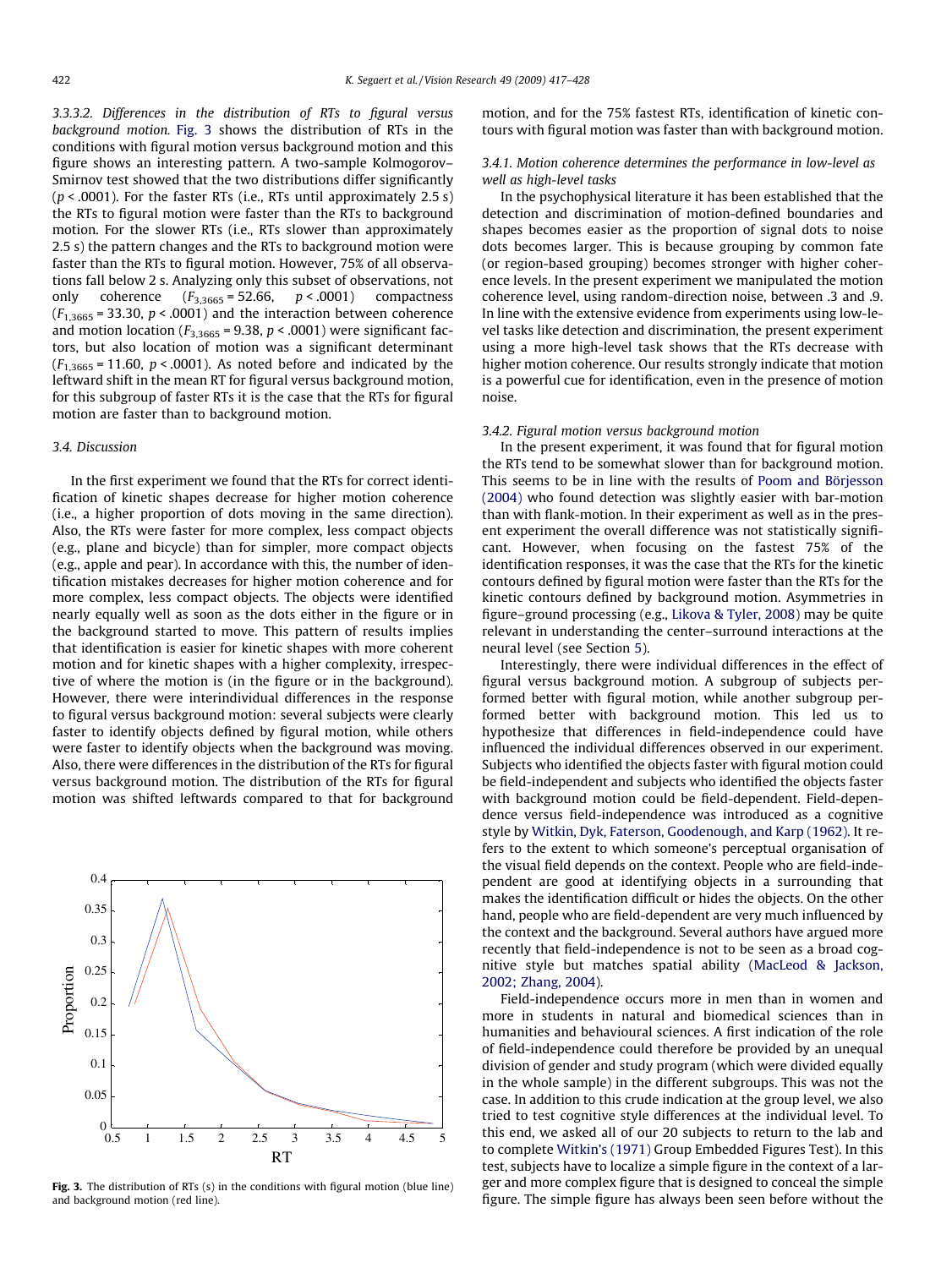context of the more complex figure. The available norms date back to 1971 and are based on American male and female students. In general, our subjects scored very high on the Group Embedded Figures Test. Sixteen out of the 20 subjects scored in the highest quartile and thus were considered field-independent. The fact that this test differentiated so little between the subjects in this study indicates that it might be recommendable to provide and use new norm data. In any case, it can be stated that the differences in the effect of the location of motion are unlikely to be grounded in differences in field-independence, since the correlation of the each subject's score on the test with the signed difference in average RT between the condition with figural motion and the condition with background motion, was virtually zero  $(r = .0020, )$  $p = .9940$ ). To investigate the factors underlying the interindividual differences between participants who are faster at identifying objects with figural motion than with background motion, requires a separate study with a larger sample and a larger test-battery specifically tailored to addressing perceptual and cognitive abilities.

#### 3.4.3. The role of object properties like compactness

Our previous identification and segmentation studies have found evidence for the influence of factors indexing global outline complexity [\(De Winter & Wagemans, 2004, 2006; Panis et al.,](#page-10-0) [2008; Panis & Wagemans, in press](#page-10-0)). The results of the present study are in line with the previous results. The identification is faster for more complex, less compact objects (e.g., plane and bicycle) than for simpler, more compact and thus more circle-like objects (e.g., apple and pear). The influence of curvature of an object contour in identification tasks is thus not the same as the influence of curvature of a path in detection tasks ([Bex et al., 2003; Field et al.,](#page-10-0) [1993; Ledgeway et al., 2005](#page-10-0)). For objects it is the case that when they have low compactness and high part saliency, the global shape information is informative and diagnostic for identification. For objects with low part saliency and high compactness, there are many other candidate objects that look like it, so identification is more difficult (see [Panis & Wagemans, in press](#page-11-0), for a more detailed study of this effect).

#### 4. Experiment 2

In the second experiment both the figural dots and the background dots were moving. The speed differences and direction differences between figure and background were each manipulated in a linear manner to investigate whether this has a linear effect on the RT for correct identification. This experiment also investigates whether speed and direction cues are combined in an additive manner.

#### 4.1. Introduction

In perceiving the external environment, the brain generally benefits from combining and integrating multiple cues of information. Combining multiple reliable and consistent cues leads to an increase of the information that is available for perception and usually to a better and more reliable performance of the visual system. A striking example is depth perception, which is the result of combining multiple cues like occlusion, relative size, disparity, texture gradient and shading (e.g., [Ernst & Bülthoff, 2004; Todd, 2004\)](#page-11-0). Cue combination has been investigated both within a modality (e.g., texture and motion, [Rosas et al., 2004, 2007](#page-11-0)) and between modalities (e.g., vision and haptics, [Rosas et al., 2005](#page-11-0)). Also for identification of kinetic shape stimuli, multiple cues can be used and combined. When there is motion both in the figure and in the background, they can be segregated if there is a variation of the dot velocity between the dots of the figure and the dots of the background. This variation can occur across time as well as space. Thus, speed differences as well as direction differences can be used as cues for object identification.

The results of several path detection studies are informative on this issue. First, [Field et al. \(1993\)](#page-11-0) looked into orientation or good continuity as path detection cue and they found that path detectability was higher when the orientation of the local elements matched the orientation of the global path than when the orientation was orthogonal to the axis of the global path. Later, [Ledgeway](#page-11-0) [et al. \(2005\)](#page-11-0) showed that path detectability was higher when the orientation was orthogonal than when the elements were oriented obliquely. Hence, the relationship between relative orientation of the elements and path detection is U-shaped. In line with the work on linking by orientation and the concept of a local association field that integrates local orientation information proposed by [Field](#page-11-0) [et al. \(1993\)](#page-11-0), more recent studies have investigated linking based on direction [\(Ledgeway & Hess, 2002\)](#page-11-0) and speed ([Hess & Ledge](#page-11-0)[way, 2003](#page-11-0)). [Ledgeway and Hess \(2002\)](#page-11-0) found evidence for a direction-based association field and showed that contours with moderate curvature defined by motion with a direction along the curvature (good continuity) are more detectable than contours defined by motion of any common direction (common fate). [Hess and](#page-11-0) [Ledgeway \(2003\)](#page-11-0) found evidence for a speed-based association field, thus again linking based on common fate but now over time instead of over space.

It is important to note that the speed-based association field is much weaker than the direction-based association field, which is in turn stronger than the orientation-based association field. [Bex,](#page-10-0) [Simmers, and Dakin \(2001\)](#page-10-0) found speed-insensitivity for orientation-defined contours and [Hess and Ledgeway \(2003\)](#page-11-0) found similar speed-insensitivity for direction-defined contours. [Ledgeway et al.](#page-11-0) [\(2005\)](#page-11-0) showed that detection based on orientation and direction is stronger than detection for static oriented elements. Moreover, [Hess and Ledgeway \(2003\)](#page-11-0) and [Ledgeway et al. \(2005\)](#page-11-0) showed that detection based on good continuity and common speed is more effective than detection based on common speed alone. This enhanced performance argues for the existence of two separate visual processes: one mechanism is a specialized contour extraction mechanism that integrates local direction signals that are aligned along the contour regardless of speed, and the other mechanism is a more generalized segmentation process utilizing shared common speed.

In our experiment, kinetic contours are defined by a double cue. Both speed and direction can be used as cues for object identification. There is a shared common speed and a shared common direction within the figure and within the background, while there is a difference in speed and direction between figure and background. Our experiment investigates whether a linear decrease in the direction difference and a linear decrease in the speed difference lead to a linear increase in the time to identify everyday objects based on kinetic contours. In addition, our experiment investigates if speed and direction are combined additively in object identification.

#### 4.2 Methods

#### 4.2.1. Subjects

Five subjects (two male, three female) participated in exchange for a monetary reward. All were undergraduate students (three from humanities and behavioural sciences, two from natural and biomedical sciences).

#### 4.2.2. Stimuli

Both the dots in the background and in the figure were moving. The speed and motion differences between figure and background were manipulated. The speed difference was varied at three levels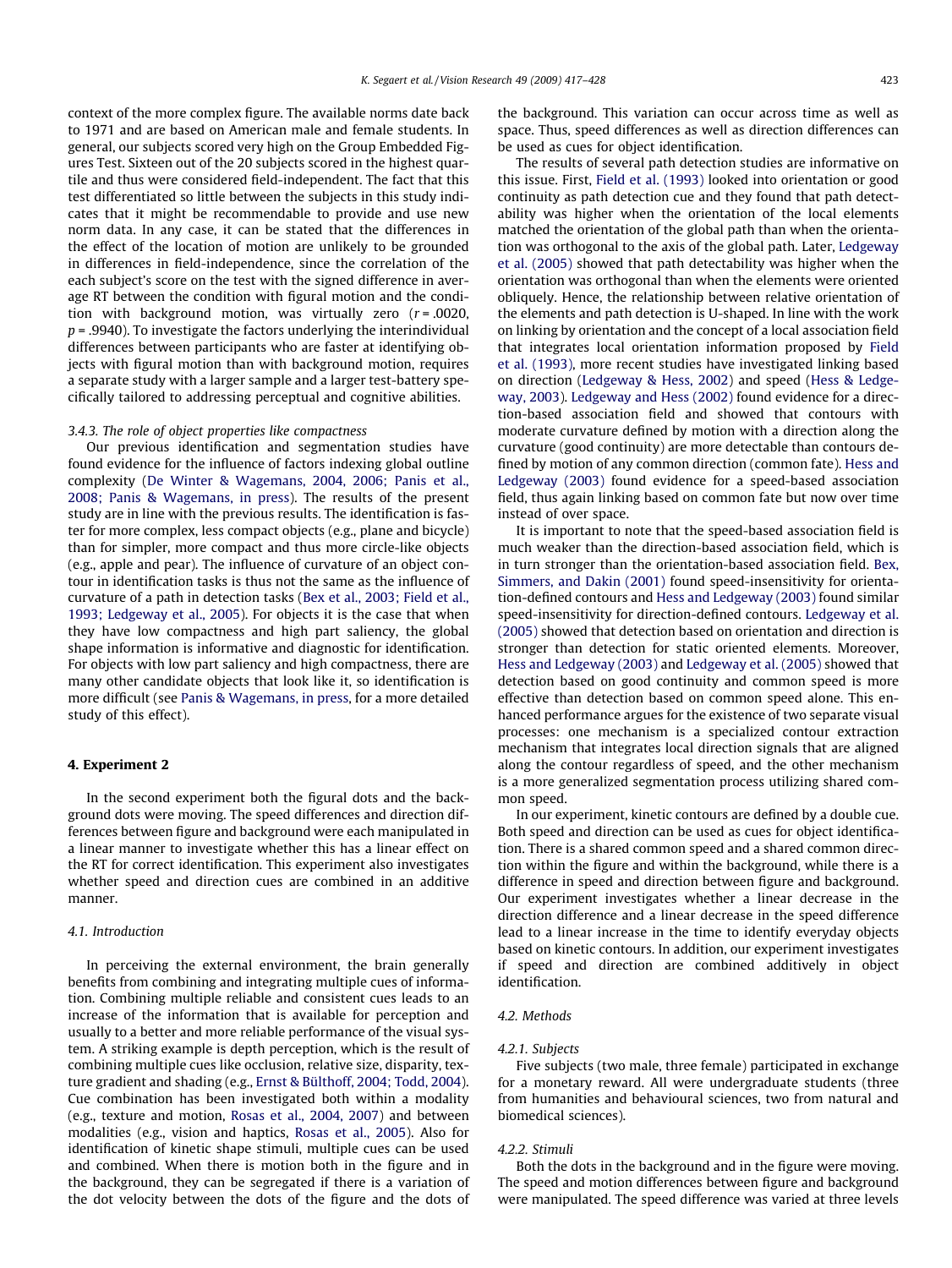(i.e.,  $35^{\circ}$ ,  $55^{\circ}$  and  $75^{\circ}$ ), as was the direction difference (i.e.,  $.8, 1.6$ , 2.4 pixels per stimulus frame), and these were fully crossed leading to nine conditions for each object. We did not include conditions in which only speed or only direction varied because extensive pilot experiments showed that these conditions produced kinetic contours that were not clear enough to be identified. The dots in the figure were moving with a direction of  $221^\circ$  while the dots in the background were moving with a direction of  $186^{\circ}$ ,  $166^{\circ}$  or  $146^{\circ}$ , all expressed as clockwise angles from horizontal with  $0^{\circ}$  on the right. The dots in the background were moving with a speed of 1.5 pixels per stimulus frame while the dots in the background were moving with a speed of 2.3, 3.1 or 3.9 pixels per stimulus frame. These nine conditions were fully crossed with 10 objects, which are a subset of the objects depicted in [Fig. 1](#page-2-0) (i.e., airplane, apple, arrow, bear, bicycle, butterfly, heart, pear, star and tree). The subset of objects used in Experiment 2 has a similar variation in compactness and object category as the objects used in Experiment 1, containing both objects that in Experiment 1 evoked few missers and mistakes as well as objects that evoked a lot of missers and mistakes. The 90 stimuli were presented 10 times in a random order, making a total of 900 experimental trials presented to each subject. The coherence level was fixed at .9 and the lifetime of the dots was 20 stimulus frames.

#### 4.2.3. Procedure

The experiment consisted of three sessions each lasting approximately 1 h and 45 min. Like in the first study, there was a preparation and training phase before the actual experiment started. There was a preparation phase in each of the three sessions during which the subjects saw the 10 objects accompanied by their name in the easiest condition, i.e. with a speed difference of 2.4 pixels per stimulus frame and a direction difference of 75°. Only in the first session of the study there was a training phase during which the subjects had to correctly identify each of the 10 objects in each of four conditions (i.e., the combination of minimal and maximal speed and direction differences). So, in this training phase there were at least 80 trials that were presented in a random order. After this, the experimental trials followed. In the first session there were 180 experimental trials, in the second and the third session there were 360 trials, making a total of 900 experimental trials.

#### 4.3. Results

#### 4.3.1. Preliminary analyses

The performance of the five subjects was very high. On average only 21.6 (SD = 12.42) mistakes were made on 900 experimental trials. 48.15% of all mistakes were made in the most difficult condition with a speed difference of .8 pixels per stimulus frame and a direction difference of 35°. The higher performance in this experiment compared to the first experiment could be due to many factors (longer lifetime of the dots, longer training phase, many more experimental trials).

#### 4.3.2. Analyses

There were three significant predictors of the logarithm of RTs for correct identification: the speed differences  $(F_{2,4382} = 346.18,$  $p < .0001$ ,  $R^2_{\rm speed, partial} = .04$ ), the direction differences ( $F_{2,4382} =$ 95.42,  $p < .0001$ ,  $R_{\rm dir, partial}^2 = .14$ ) and the interaction between those two factors ( $F_{4,4382}$  =  $8.51, p < .0001, R_{\text{speedxdir.partial}}^2 = .01$ ). In contrast to the first experiment, object compactness was no longer significant  $(F<sub>1,4382</sub> < 1).$ 

As was shown in a test of all pairwise differences and as can be seen in Fig. 4, both within the conditions with a speed difference of 1.6 pixels per stimulus frame and within the conditions with a speed difference of 2.4 pixels per stimulus frame, there was no significant difference between the condition with a direction differ-



Fig. 4. The RTs (s) and 95% confidence intervals (calculated between subjects) as a function of direction and speed differences.

ence of 55 $\degree$  and the condition with a direction difference of 75 $\degree$ . This could indicate a ceiling effect.

4.3.2.1. Linearity of single cues. As noted, our first research question was whether a linear decrease of (1) the difference along the dimension of direction and (2) the difference along the dimension of speed would lead to a linear increase in the RT for correct identification.

Three interaction contrasts, one within each level of the factor speed difference with the middle direction difference and the middle speed difference as reference group, could answer the first part of the question. The three contrasts were significant (for speed difference .8 pixels per stimulus frame:  $F_{1,4383}$  = 144.15,  $p < .0001$ , for speed difference 1.6 pixels per stimulus frame:  $F_{1,4383} = 35.25$ ,  $p < .0001$ , for speed difference 2.4 pixels per stimulus frame:  $F_{1,4383} = 26.81, p < .0001$ ; compared to  $\alpha = .05/3$ , Bonferroni correction). This means that within each of the three speed differences tested, there was a significant linear relation between the direction differences and the RTs.

Three other interaction contrasts, one within each level of the factor direction difference with the middle speed difference and the middle direction difference as reference group, could answer the second part of the question. The three contrasts were significant (for direction difference 35°:  $F_{1,4383}$  = 315.77, p < .0001, for direction difference 55°:  $F_{1,4383}$  = 279.62,  $p < .0001$ , for direction difference 75°:  $F_{1,4383}$  = 120.85, p < .0001; compared to  $\alpha$  = .05/3, Bonferroni correction). This means that within each of the three direction differences tested, there was a significant linear relation between the speed differences and the RTs.

4.3.2.2. Cue combination. The second question we addressed was whether speed and direction differences were combined additively in object identification. The method of analysis used to answer this question, is based in part on the method used by [Meinhardt, Persi](#page-11-0)[ke, Mesenholl, and Hagemann \(2006\)](#page-11-0) and by [Persike and Mein](#page-11-0)[hardt \(2008\)](#page-11-0) in studies on cue combination of contrast in spatial frequency and orientation.

As a start, we assumed that speed differences and direction differences are two orthogonal linear dimensions in a vector space. The assumption of the speed and direction cue being two separate dimensions is supported by empirical work using low-level tasks by [Hess and Ledgeway \(2003\)](#page-11-0) and [Durant and Zanker \(2008\)](#page-10-0). We have shown empirically in Section 4.3.2.1 that the dimensions are linear: linear steps in increasing direction or speed differences were found to have linear effects on the RT for identification. In this part of the analysis we addressed the question whether these two cues or dimensions combine in a linear additive fashion or a nonlinear super-additive or sub-additive fashion. Under the above mentioned assumptions, the predicted RT in case of independent additive cues could be predicted in each condition. Comparing the predicted RT with the observed RTs made it possible to assess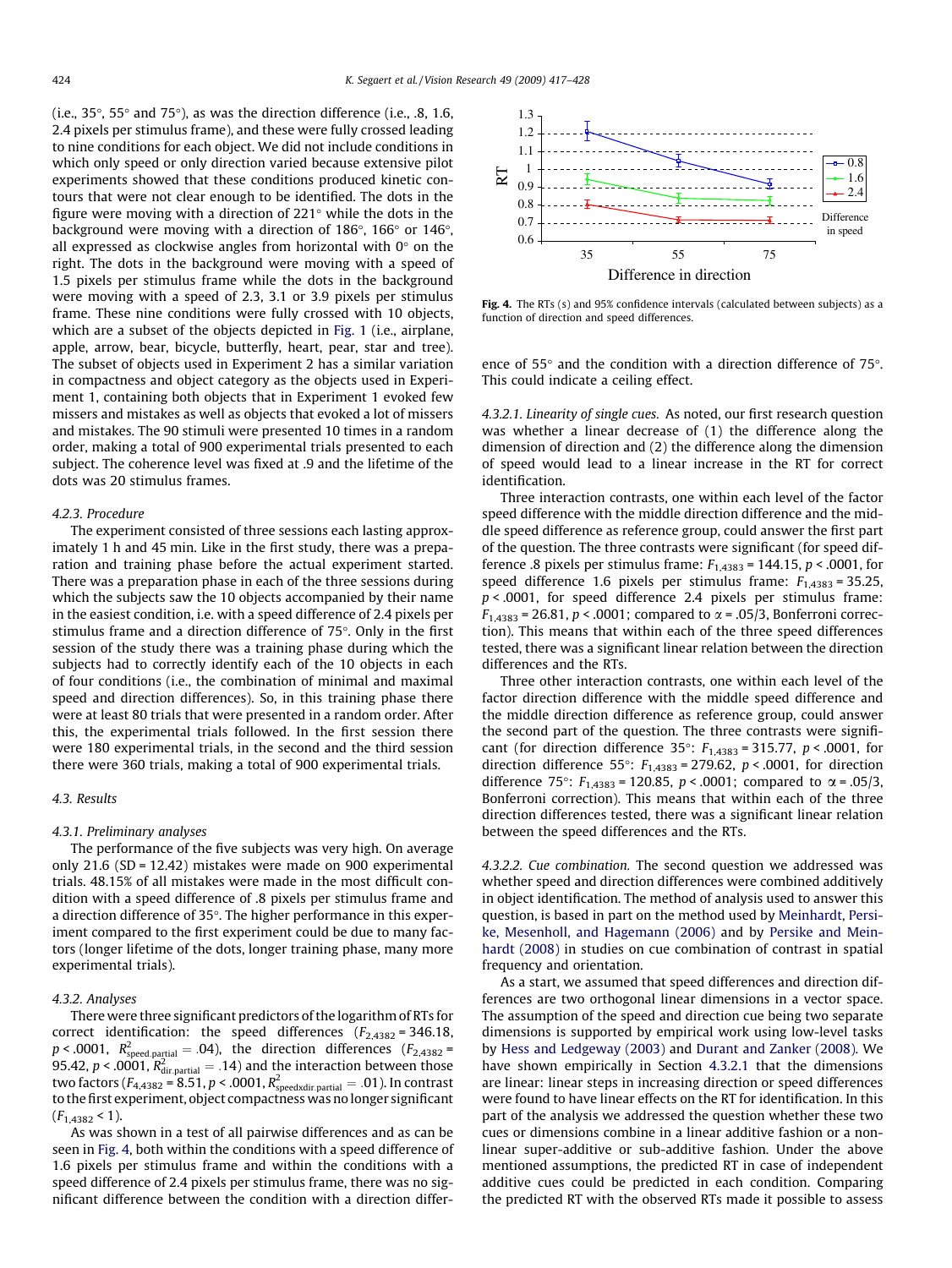<span id="page-8-0"></span>whether the combination of the speed and direction cue was additive, super-additive or sub-additive. If the average observed RT does not differ significantly from the predicted RT, this would indicate additive cues. If the average observed RT is faster than the predicted RT, this would be an indication of super-additive cues. If the average observed RT is slower than the predicted RT, this would indicate sub-additive cues.

In each condition of interest the RT was predicted in the case of independent additive cues using the following formula:  $\sqrt{(d'_{\text{direction}})^2 + (d'_{\text{speed}})^2}$ . With this formula the vector distance between the observed RTs in a baseline condition and the predicted RT in the condition of interest could be calculated. In this formula  $d^{\prime}_\mathrm{direction}$  represents the vector distance between the observed RTs in the baseline condition and the observed RTs in the condition with the same speed difference as the one in the baseline condition but the same direction difference as the one in the condition of interest. Likewise,  $d'_{\rm speed}$  represents the vector distance between the observed RTs in the baseline condition and the observed RTs in the condition with the same direction difference as the one in the baseline condition but the same speed difference as the one in the condition of interest. The predicted RT in the condition of interest resulted from adding the vector distance calculated with the above mentioned formula to the observed RTs in the baseline condition. The predicted RT could then be compared to the observed RTs and this difference could be tested for significance with a one-sample t-test.

Using different baseline conditions and conditions of interest, five comparisons could be tested. For each of these, the calculations and analyses are listed in Table 1. The results for the first three conditions of interest showed that the observed RTs in these conditions were significantly shorter than the predicted RT. This indicates super-additivity of the speed and direction cue in these conditions. In the last two conditions of interest (marked by  $*$  in Table 1) there was no evidence for a significant difference between the observed RTs and the predicted RT, providing no evidence for super-additivity but instead for additivity. In the discussion we will argue that these two cases are due to a ceiling effect in the manipulation of the direction differences.

#### 4.4. Discussion

In the second experiment a difference between speed and direction between figural and background motion defined the kinetic contours. In this experiment we found a linear relation between an increase in speed or direction differences and the resulting decrease in RTs for identification. In addition, in some conditions there is evidence that speed and direction differences were combined in a super-additive way in object identification: in those conditions, there was a relative advantage of presenting a double cue compared to what could be predicted under assumption of two independent cues. However, not in all the conditions evidence for super-additivity was found.

#### 4.4.1. Super-additive combination of the speed and direction cue

In the condition with a speed difference of 2.4 pixels per stimulus frame and a direction difference of  $75^{\circ}$  there was evidence for super-additivity taking one baseline (comparison 1), but taking a different baseline (comparison 5) no evidence for additivity was found. In the condition with a speed difference of 1.6 pixels per stimulus frame and a direction difference of  $55^{\circ}$  (comparison 2) as well as in the condition with a speed difference of 2.4 pixels per stimulus frame and a direction difference of 55° (comparison 3), evidence for super-additivity was found. No evidence for super-additivity was found in the condition with a speed difference of 1.6 pixels per stimulus frame and a direction difference of  $75^{\circ}$  (comparison 4). The two cases where no super-additivity was found are cases with a direction difference of  $75^{\circ}$  that take a baseline with a direction difference of  $55^{\circ}$  and thus can most probably be explained by a ceiling effect in the manipulation of the direction differences. As revealed by a test of all pairwise differences and as noted earlier, within the conditions with the two highest speed differences, there was no difference in the RTs between a direction difference of  $55^{\circ}$  and  $75^{\circ}$ . Thus, our second experiment demonstrates that there is super-additivity of the speed and direction cue unless a ceiling effect in one of both cues is reached. This super-additivity means that when there are motion differences between background and figure, combining both the speed and the direction differences yields a kinetic contour that can be identified faster than the simple additive combination of those cues.

## 4.4.2. Edge-based and region-based object identification

In our first experiment there was motion in either the figure or the background and the coherence of this motion varied across conditions. As noted earlier, areal dynamics and/or dynamic borders are present at all coherence levels. Although it is not a clean case of region-based grouping, the strength of region-based identification will certainly vary with the coherence level because grouping of the elements within the motion region will become more difficult with lower coherence levels. In other words, the finding that identification becomes more difficult with decreasing coherence reflects the role of region-based grouping more than edgebased segregation. In our second experiment on the other hand, the effects on the RTs for identification tap into edge-based grouping more than into region-based grouping. Within the figure and within the background, there is a shared common speed and a shared common direction, while between figure and background there is a difference in speed and direction. It is not a clean case of edge-based grouping because areal dynamics are present in all

#### Table 1

For each of five calculations and conditions of interest, the baseline condition and the predicted reaction time are listed together with the vector distance between the reaction time in the baseline condition and the predicted reaction time. Also listed are the observed reaction time and the results of a one-sample t-test comparing the observed reaction time and the predicted reaction time.

|                | Condition of interest        | Baseline condition           | $\sqrt{(d'direction)^2 + (d'speed)^2}$ | Predicted RT (ms) | Observed RT (ms) | One-sample t-test               |
|----------------|------------------------------|------------------------------|----------------------------------------|-------------------|------------------|---------------------------------|
|                | $75^\circ$<br>$2.4$ pix/sf   | $35^\circ$<br>$.8$ pix/sf    | 0.4977                                 | 7385              | 7161             | $t_{497} = 2.38$<br>$p = .0179$ |
| $\overline{2}$ | $55^{\circ}$<br>$1.6$ pix/sf | $35^\circ$<br>$.8$ pix/sf    | 0.2903                                 | 9087              | 8395             | $t_{494} = 4.62$<br>p < .0001   |
| 3              | $55^{\circ}$<br>$2.4$ pix/sf | $35^\circ$<br>$.8$ pix/sf    | 0.2009                                 | 7738              | 7184             | $t_{497} = 6.25$<br>p < .0001   |
| $4^{\degree}$  | $75^\circ$<br>$1.6$ pix/sf   | $35^\circ$<br>$.8$ pix/sf    | 0.2589                                 | 8095              | 8272             | $t_{492} = 1.48$<br>$p = .1408$ |
| $5^{\degree}$  | $75^\circ$<br>$2.4$ pix/sf   | $55^{\circ}$<br>$1.6$ pix/sf | 0.1564                                 | 7179              | 7161             | $t_{497} = .20$<br>$p = .8393$  |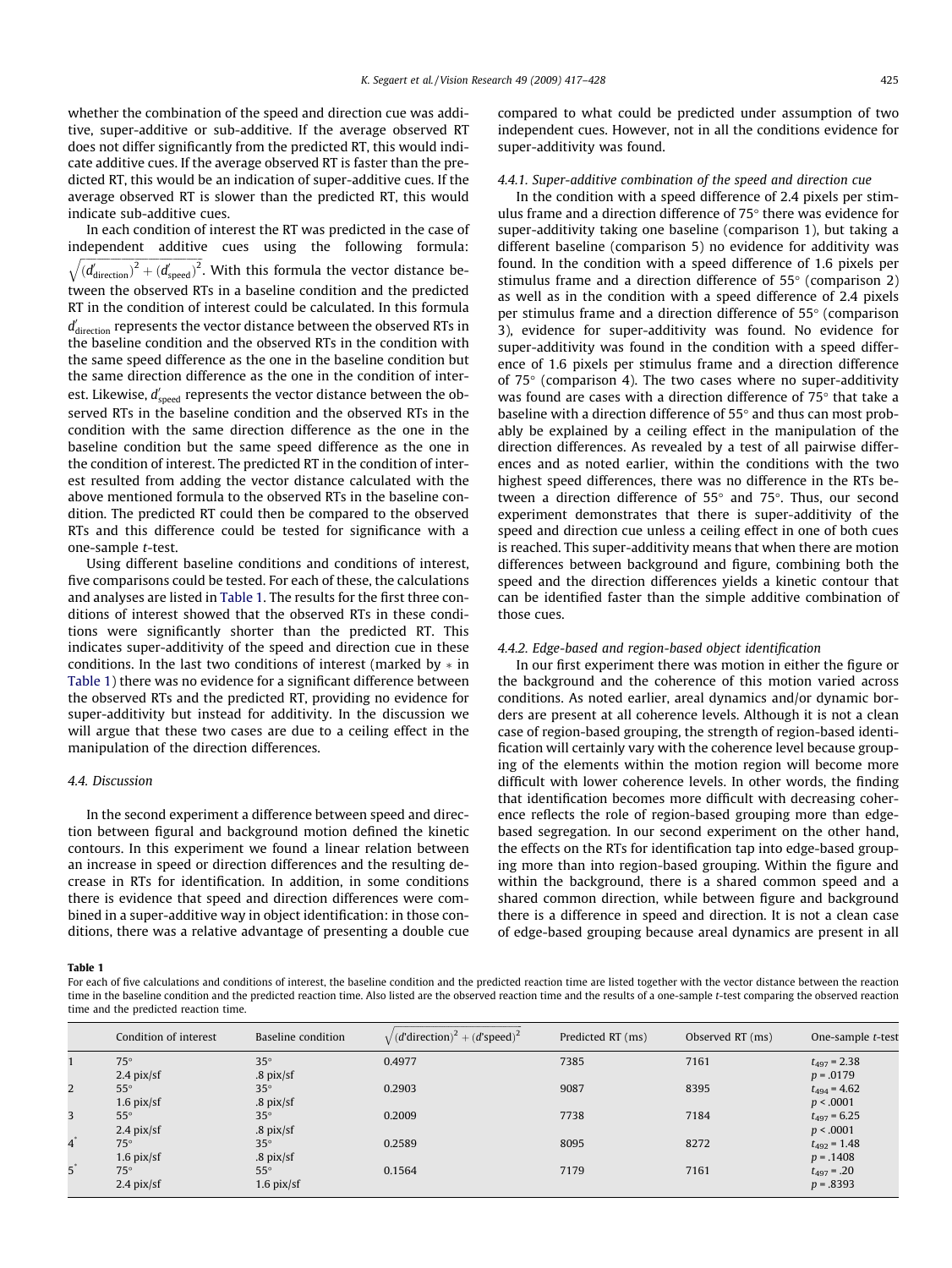<span id="page-9-0"></span>conditions, but the strength of the edge-based grouping will certainly vary across the conditions of the second experiment. Taking the results of the two experiments together, we can say that region-based grouping as well as edge-based grouping influences the identification of motion-defined objects.

#### 4.4.3. The role of object properties like compactness

In our second experiment the RTs for object identification were determined by the speed difference, direction difference and their interaction, but not by the object compactness. In our first experiment on the other hand, object compactness did influence the RTs: identification was faster for more complex, less compact objects than for simpler, more compact and thus more circle-like objects. A first possible reason why object properties play less of a role in the second experiment could be that there is a longer training phase and many more experimental trials with fewer objects (only half of the objects used in Experiment 1 were used in Experiment 2). Another explanation could be based on the reasoning outlined in Section [4.4.2](#page-8-0) that in the second experiment edge-based grouping is probably more relevant than region-based grouping, while in the first experiment region-based grouping was probably more crucial. In cases where region-based grouping plays more of a role, it could be that also global object properties like compactness play more of a role.

## 4.4.4. Weighing of the speed and direction cue

As noted earlier, previous studies have demonstrated that the direction association field is stronger than the speed association field [\(Ledgeway & Hess, 2003](#page-11-0)). However, in this experiment, at first sight the speed differences seem to be a stronger cue than the direction differences. Taking the condition with a speed difference of .8 pixels per stimulus frame and a direction difference of  $35^{\circ}$  as a reference, the decrease in RT was 24.38% if the direction difference increased with  $40^{\circ}$  and was 33.76% if the speed difference increased with 1.6 pixels per stimulus frame. However, it is impossible to determine if this is caused by speed differences being a stronger cue or by the gradual differences along the speed dimension possibly being perceptually bigger than the differences along the direction dimension. In this design it is in fact not possible to compare the strength of the differences along the speed dimension with the strength of the differences along the direction dimension. Future studies with a different design can possibly clarify this issue.

## 5. General discussion

In nature, there are many examples that show the power of motion as a cue for object identification. A well-camouflaged animal, for instance, can immediately be detected and recognized when it moves. There is a large collection of psychophysical studies using kinetic contours that have investigated the role of motion as a figure–ground cue. However, the role of motion as a cue for object identification has been investigated to a lesser extent. We developed stimuli that are very suitable for this purpose. Using random dot displays, we made kinetic contour derived from familiar realworld objects. Thus, these stimuli can be used in a high-level identification task and at the same time they are defined by the same motion cues that were used in previous literature. This way, we could confirm that the motion perception principles discovered in earlier psychophysical work are generalizable to a more high-level identification task.

The results of the first experiment suggested that motion coherence determines the performance in a high-level identification task like in does in low-level detection and discrimination tasks. There was a tendency for faster identification with figural motion and the RT distribution of figural motion clearly differed from that of background motion. Using kinetic contours from real-world objects instead of simple geometric shapes, it is important to take into account general object properties like compactness, since they also have an influence on the RTs. This is likely especially the case when identification depends more on region-based grouping than on edge-based grouping. In the second experiment we found that speed differences and direction differences were combined super-additively in object identification, unless a ceiling effect is reached in one of both cues.

Electrophysiological studies of single-cell responses to oriented bars surrounded by a texture or by noise showed either suppression of the response of neurons when there was a stimulus in the surround of its receptive field or facilitation when center and surround stimuli moved in opposite direction [\(Allman, Miezin, &](#page-10-0) [McGuinness, 1985](#page-10-0)). These results were quite important because they provided the first evidence that the direction and speed of background movement outside the classical receptive field exert an influence on the responses of MT neurons to stimuli presented within the classical receptive field. This has been interpreted as evidence that MT neurons are capable of integrating local stimulus conditions within a global context. Psychophysical studies by Lorenceau and colleagues ([Castet, Lorenceau, Shiffrar, & Bonnet,](#page-10-0) [1993; Lorenceau & Boucart, 1995; Lorenceau & Shifrrar, 1992](#page-10-0)) subsequently suggested that the effect of background texture on motion integration of the elements composing the figure reflects lateral interactions that modulate the response of two types of units (motion-sensitive units and end-stopped dot-responsive units).

If one wants to connect the psychophysical literature more closely to the literature on the neural mechanisms, neuroimaging is a viable tool because the same species and tasks can be used. In this respect, an additional and important advantage of our stimuli (kinetic contours derived from everyday objects) and task (object identification) is that they would be highly suitable to be used in future neuroimaging studies investigating the relative role of the kinetic occipital region and the lateral occipital complex. Both areas are likely candidates for interactions between shape processing and motion processing to take place. The lateral occipital complex (LOC) is involved in object recognition. LOC responds stronger to intact objects than to their scrambled versions and the object recognition performance modulates the strength of the signal ([Grill-Spector, Kourtzi, & Kanwisher, 2001\)](#page-11-0). Moreover, studies have shown that LOC is involved in processing interactions between different figure–ground segregation cues. [Altmann, Deubelius, and](#page-10-0) [Kourtzi \(2004\)](#page-10-0) showed the activation in LOC to be modulated by figure–ground segregation and form salience. Contextual information was coded by LOC when this information was relevant to perceiving the target shapes (i.e., when the background elements were presented in the same plane as, and interfered with the target elements). However, there were no contextual effects in LOC when the target form salience was increased by bottom–up information (a disparity or motion cue) or top–down information (i.e., priming the target shapes). [Ferber, Humphrey, and Vilis \(2003, 2005\)](#page-11-0) used shape-from-motion displays and showed that, although this phenomenon is dependent on motion analysis, it is not the motion selective MT but the LOC that shows persistent activation after the motion stops and that is involved in retention of the percept.

Another possible area in which the interaction between shape and motion processing may take place is the kinetic occipital region (KO). This region is specialized for the processing of motiondefined objects and contours and it is anatomically distinct from LOC, MT, V3 and V3A ([Dupont et al., 1997; Orban et al., 1995;](#page-10-0) [Van Oostende, Sunaert, & Van Hecke, 1997\)](#page-10-0). There has been some disagreement in the literature if this area is uniquely specialized for the processing of motion-defined contours. [Zeki, Perry, and Bar](#page-11-0)[tels \(2003\)](#page-11-0) argued it is specialized in the processing of contours in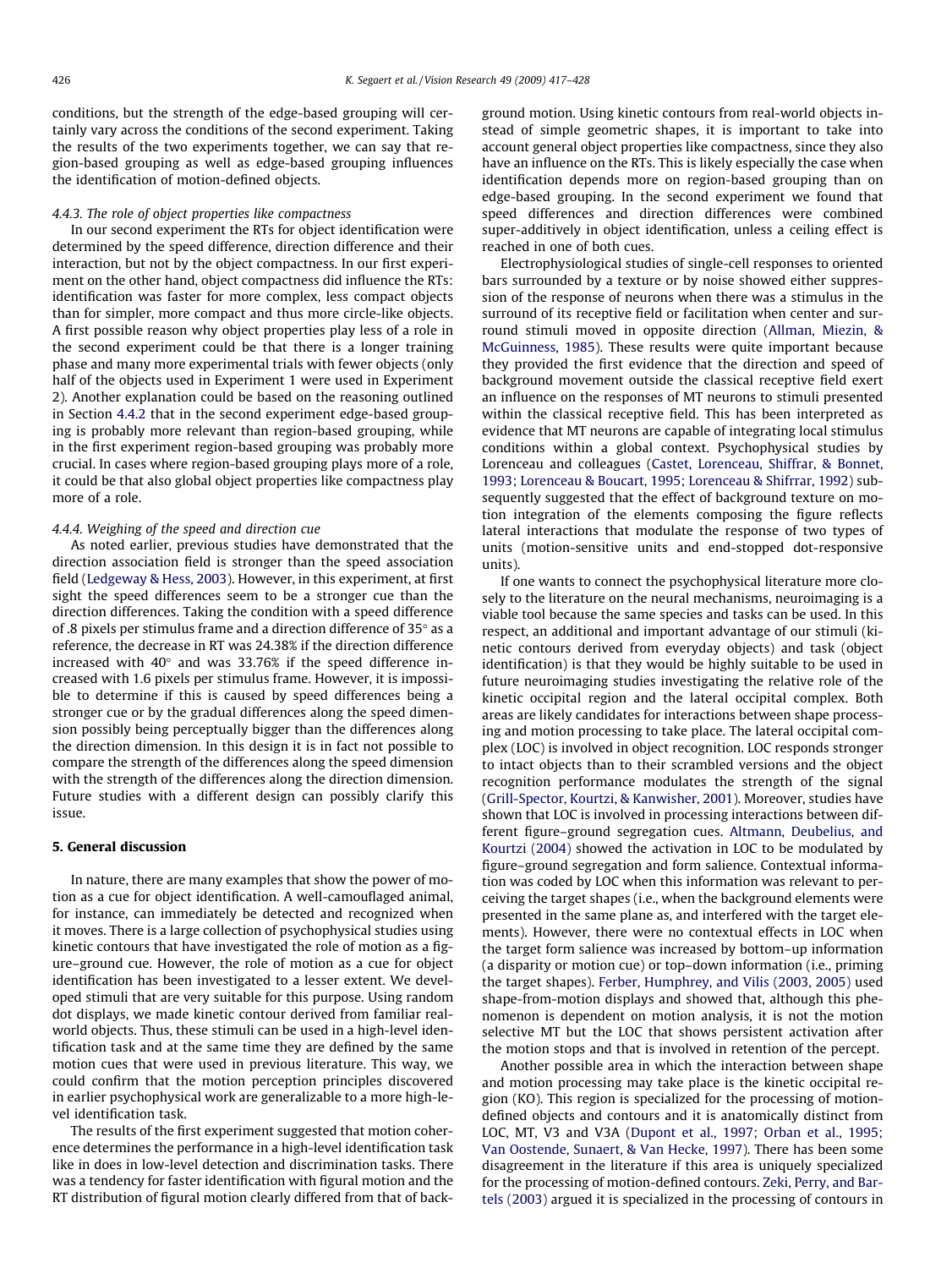#### <span id="page-10-0"></span>Table 2

The object number, object name and the compactness value as determined by [Snodgrass and Vanderwart \(1980\)](#page-11-0) of the objects used in Experiment 1 and/or Experiment 2.

| Object number | Object name   | Compactness value |
|---------------|---------------|-------------------|
| 002           | Airplane      | .16               |
| 006           | Apple         | .46               |
| 008           | Arrow         | .45               |
| 013           | Baby carriage | .18               |
| 016           | Banana        | .34               |
| 021           | Bear          | .35               |
| 027           | Bicycle       | .19               |
| 032           | <b>Bottle</b> | .48               |
| 040           | Butterfly     | .31               |
| 081           | Duck          | .23               |
| 090           | <b>Flag</b>   | .24               |
| 111           | Guitar        | .31               |
| 119           | Heart         | .66               |
| 132           | Lamp          | .42               |
| 162           | Pants         | .25               |
| 166           | Pear          | .62               |
| 217           | Star          | .29               |
| 241           | Tree          | .32               |
| 251           | Watering can  | .43               |
| 258           | Wine glass    | .35               |

general, while and [Tyler, Likova, Kontsevich, and Wade \(2006\)](#page-11-0) argued that KO is specialized in the processing of depth structure, although it should be noted that the region of interests in both studies did not coincide. However, even if KO is important for processing other cues than motion only, this area is an obvious candidate for the processing of the interaction between shape and motion.

A recent fMRI study by [Likova and Tyler \(2008\),](#page-11-0) using dynamic noise stimuli, compared activations for an experimental condition with a clear figure–ground organisation (a single geometric figure surrounded by a larger region) with a control condition without a clear figure–ground organisation (a noise field segmented into multiple parallel stripes). They showed that the figure–ground configuration generated suppression of the ground representation (limited to early retinotopic visual cortex, V1 and V2) and strong activation in the motion complex hMT+/V5+. Conversely, both responses were abolished when the figure–ground organisation was eliminated, suggesting that figure–ground processing is mediated by top–down suppression of the ground representation in the earliest visual areas V1/V2 through a signal arising in the motion complex. This finding may be related to the center–surround interactions revealed in the single-cell studies discussed above (e.g., Allman et al., 1985). Our stimuli and task could also be quite interesting to test related ideas in a context where top–down representations of real objects come into play.

#### 6. Conclusions

In our first experiment, we showed that the RTs for correct identification decrease for higher motion coherence, in line with results from detection and discrimination tasks. We also established that there is a role for object properties like compactness in identification tasks. The RTs are faster for more complex, less compact objects than for simpler, more compact and thus more circle-like objects. For figural motion, the RTs tend to be somewhat faster than for background motion. Although this is not a significant difference over all coherence levels, the RTs clearly follow a different distributions in the condition with figural motion and the condition with background motion. Interestingly, we found that there are individual differences in the effect of figural motion and background motion. We looked into the possibility that these individual differences relate to differences in field-independence

but this was not confirmed by our assessment of this cognitive style. The factors underlying these individual differences can be subject of future research with a larger sample and a larger testbattery that is designed to address perceptual and cognitive abilities.

In our second experiment, we demonstrated that there is a linear relation between an increase in speed or direction differences between figure and background and the resulting decrease in RTs. In addition, we found evidence that speed and direction differences were combined super-additively in object identification, unless a ceiling effect in one of both cues is reached. In this experiment, object properties like compactness did not play the same role as in the first experiment. Possibly, object properties like compactness determine identification speed mainly when identification depends more on region-based grouping than on edgebased grouping. In our experiment, it was not possible to compare the strength of direction differences and speed differences as identification cues. Future studies with a different design could try to clarify this issue.

#### Acknowledgments

This research was supported by Methusalem funding to the last author (METH/08/02). The second author was funded by a PhD fellowship from the European Research and Training Network: ''Perception for Recognition and Action" (HPRN-CT-2002-00226). Thanks are due to Rob Stroobants for advice with data analysis and to two anonymous reviewers for their useful comments.

#### Appendix A

See Table 2.

#### References

- Allman, J., Miezin, F., & McGuinness, E. (1985). Direction- and velocity-specific responses from beyond the classical receptive field in the middle temporal visual area (MT). Perception, 14, 105–126.
- Altmann, A. F., Deubelius, A., & Kourtzi, Z. (2004). Shape saliency modulates contextual processing in the human lateral occipital complex. Journal of Cognitive Neuroscience, 16, 794–804.
- Bex, P. J., Simmers, A. J., & Dakin, S. C. (2001). Snakes and ladders: The role of temporal modulation in visual contour integration. Vision Research, 41, 3775–3782.
- Bex, P. J., Simmers, A. J., & Dakin, S. C. (2003). Grouping local directional signals into moving contours. Vision Research, 43, 2141–2153.
- Blake, R., & Lee, S.-H. (2005). The role of temporal structure in human vision. Behavioral and Cognitive Neuroscience Reviews, 4, 21–42.
- Bleumers, L., Ceux, T., Buekers, M., & Wagemans, J. (2006). Synchronising horizontal arm movement with transparent motion. Behavioural Brain Research, 173, 199–204.
- Britten, K. H., Shadlen, M. N., Newsome, W. T., & Movshon, J. A. (1992). The analysis of visual motion: A comparison of neuronal and psychophysical performance. The Journal of Neuroscience, 12, 4745–4765.
- Castet, E., Lorenceau, J., Shiffrar, M., & Bonnet, C. (1993). Perceived speed of moving lines depends on orientation, length, speed and luminance. Vision Research, 33, 1921–1936.
- Ceux, T., Wagemans, J., Rosas, P., Montagne, G., & Buekers, M. (2005). The influence of motion coherence manipulations on the synchronization level of a perception–action task. Behavioural Brain Research, 162, 83–89.
- Ceux, T., Wagemans, J., Rosas, P., Montagne, G., & Buekers, M. (2006). Perceptualmotor adaptations in a synchronization task: The joint effects of frequency and motion coherence manipulations. Behavioural Brain Research, 168(2), 226–235.
- Croner, L. J., & Albright, T. D. (1997). Image segmentation enhances discrimination of motion in visual noise. Vision Research, 37, 1415–1427.
- De Winter, J., & Wagemans, J. (2004). Contour-based object identification and segmentation: Stimuli, norms and data, and software tools. Behavior Research Methods, Instruments, & Computers, 36(4), 604–624.
- De Winter, J., & Wagemans, J. (2006). Segmentation of object outlines into parts: A large-scale, integrative study. Cognition, 99, 275–325.
- Dupont, P., De Bruyn, B., Vandenberghe, R., Rosier, A. M., Michiels, J., Marchal, G., et al. (1997). The kinetic occipital region in human visual cortex. Cerebral Cortex, 7, 283–292.
- Durant, S., & Zanker, J. M. (2008). Combining direction and speed for the localisation of visual motion-defined contours. Vision Research, 48, 1053–1060.